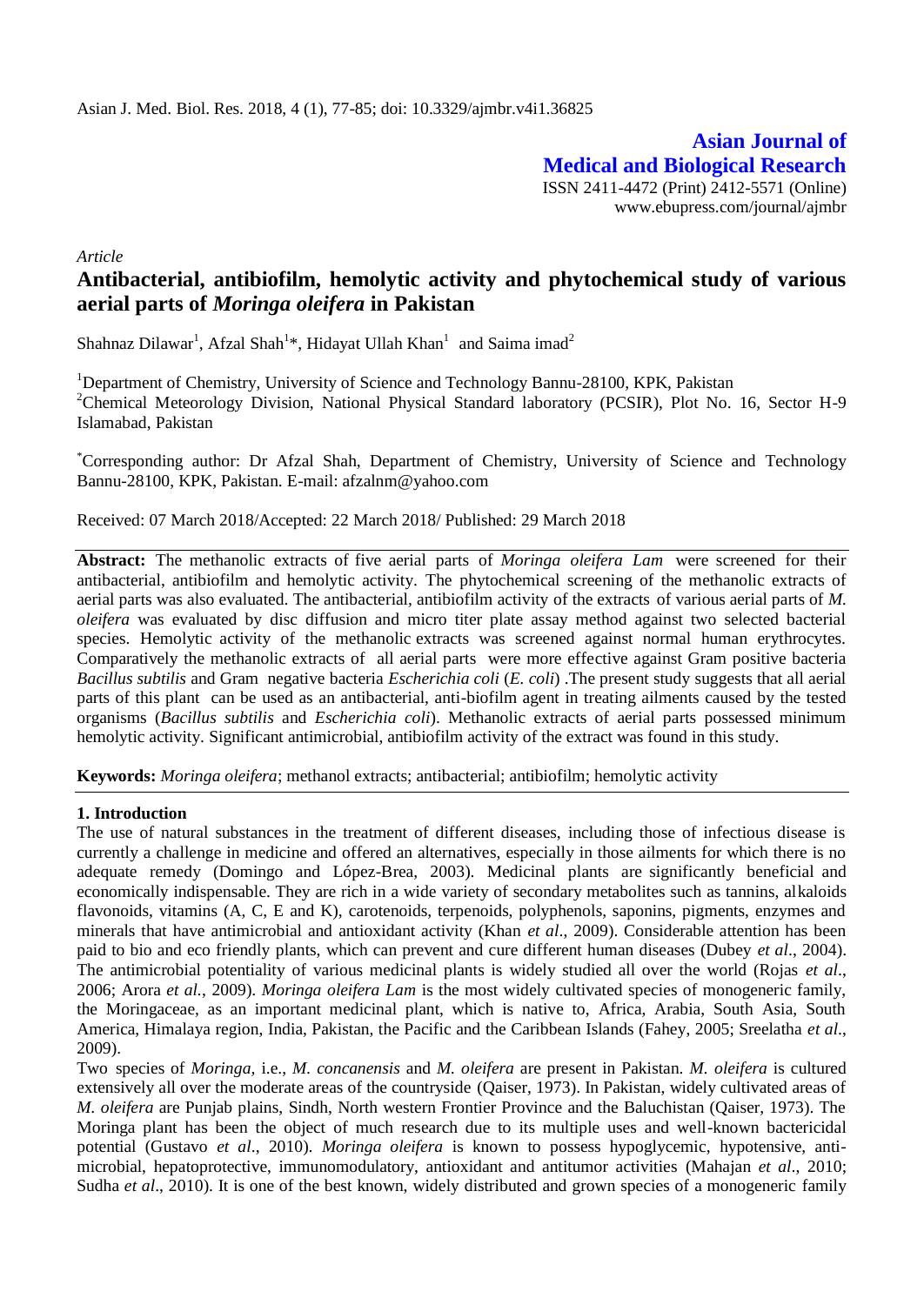moringaceae (Anwar *et al*., 2007). The plant is highly regarded and almost every part of the tree is used as food with high nutritional value (Chuang *et al*., 2007). *Moringa oleifera* has been reported to possess antimicrobial properties and this explains the reason for its extensive use in the treatment of human ailments (Lockettet *et al*., 2000). The morphological parts of *Moringa oleifera* against some pathogenic microorganisms have been reported (Doughari, 2007; Nikkon *et al.*, 2003; Jamil *et al.*, 2007: Kekuda *et al.*, 2010). It has been revealed that the antioxidant activity of plants might be due to their phenolic compounds (Cook and Samman, 1996). Flavonoids are a group of polyphenolic compounds associated with the antioxidant activity and antiinflammatory action (Frankel, 1995). Flavonoids are known as plant pigments for over a century and belong to a vast group of phenolic compounds that are widely distributed in all foods of plant origin. North American diet, flavonoid glycosides are unavoidably consumed daily, with an estimated total consumption of 1  $g/d$  (Formica and Regelson, 1995), which could be much higher if dietary supplements are also consumed. The objective of the current study was, therefore, to determine the antibacterial, antibiofilm hemolytic activities and phytochemical study of aerial parts of *Moringa oleifera.*

# **2. Material and Methods**

# **2.1. Identification and collection of the plant material**

Aerial parts of *Moringa oleifera* were collected from different regions of Pakistan and the herbarium specimens were subjected to analysis in Quaid e Azam University, Islamabad Pakistan. Plant samples were identified by (Plant taxonomist) Department of Plant Sciences, Quaid-e-Azam university, Islamabad (Voucher Specimen No. ISL 1367).

# **2.2. Preparation of plant extracts**

The freshly collected different aerial parts of *Moringa olifera* were washed with distilled water and dried at 40 °C. The dried samples were extracted with methanol. The extracts were filtered through Whatman filter paper I and then concentrated on rotary evaporator model (Eyela Tokyo Rikakikakki Co Ltd Japan) at 45 °C. Dried samples were kept at  $4^{\circ}$ C till used for the assay. The extracts were solubilised and diluted with sterile water to get the desired concentration.

### **2.3. Bacterial culture and inoculums preparation**

The identity and purity of the bacterial strains *Bacillus subtilis* JS-2004 and *Escherichia coli* (*E. coli*) ATCC 25922 used for the test were verified by the institute of Microbiology University of agriculture, Faisalabad, Pakistan. Bacterial strains were cultured overnight at  $37 \degree C$  in Nutrient agar (Oxoid, UK).

### **2.4. Antibacterial activity**

The extracts obtained were screened for their antibacterial activity in comparison with standard antibiotic (Ciprofloxacin 30 µg/dish) (Oxoid, UK) in-vitro by disc diffusion method using *B. subtilis and E. coli* as a test organisms."The filter discs (6 mm in diameter) were individually impregnated with each extract, placed on the agar plates which had previously been inoculated with the tested microorganisms..The diameter of the growth inhibition zones (zone reader) was measured in millimeters for the organisms and was compared to the control"(Bashir *et al*., 2015).

# **2.5. Anti-biofilm activity of the aerial parts**

The effect of the methanolic extracts of the aerial parts of *Moringa oleifera* on biofilm formation was examined following the method of (Yarwood *et al.*, 2004) micro titer plate assay with a little modification. The appropriate concentration of plant extracts was added to the wells of 96 microtiter plates having bacterial cultures inoculated in LB (*Luria-Bertani*) broth. Negative and positive controls were also included in the experiment.Plates were incubated for 24 h at 37°C. After incubation the growth medium was discarded, and the wells were washed thrice with sterile physiological saline (0.85% NaCl). The adhered cells were stained with 0.1% crystal violet for 10 min. The excessive stain was removed by washing twice with 0.85% NaCl, while cellbound dye was eluted with 33% glacial acetic acid and the absorbance of eluted solution was measured at 578 nm using a micro titer plate reader. After incubation, the plant extracts were carefully removed and reduction in biofilm formation was determine by measuring the absorbance of biofilms at 570 nm using a micro titer plate reader.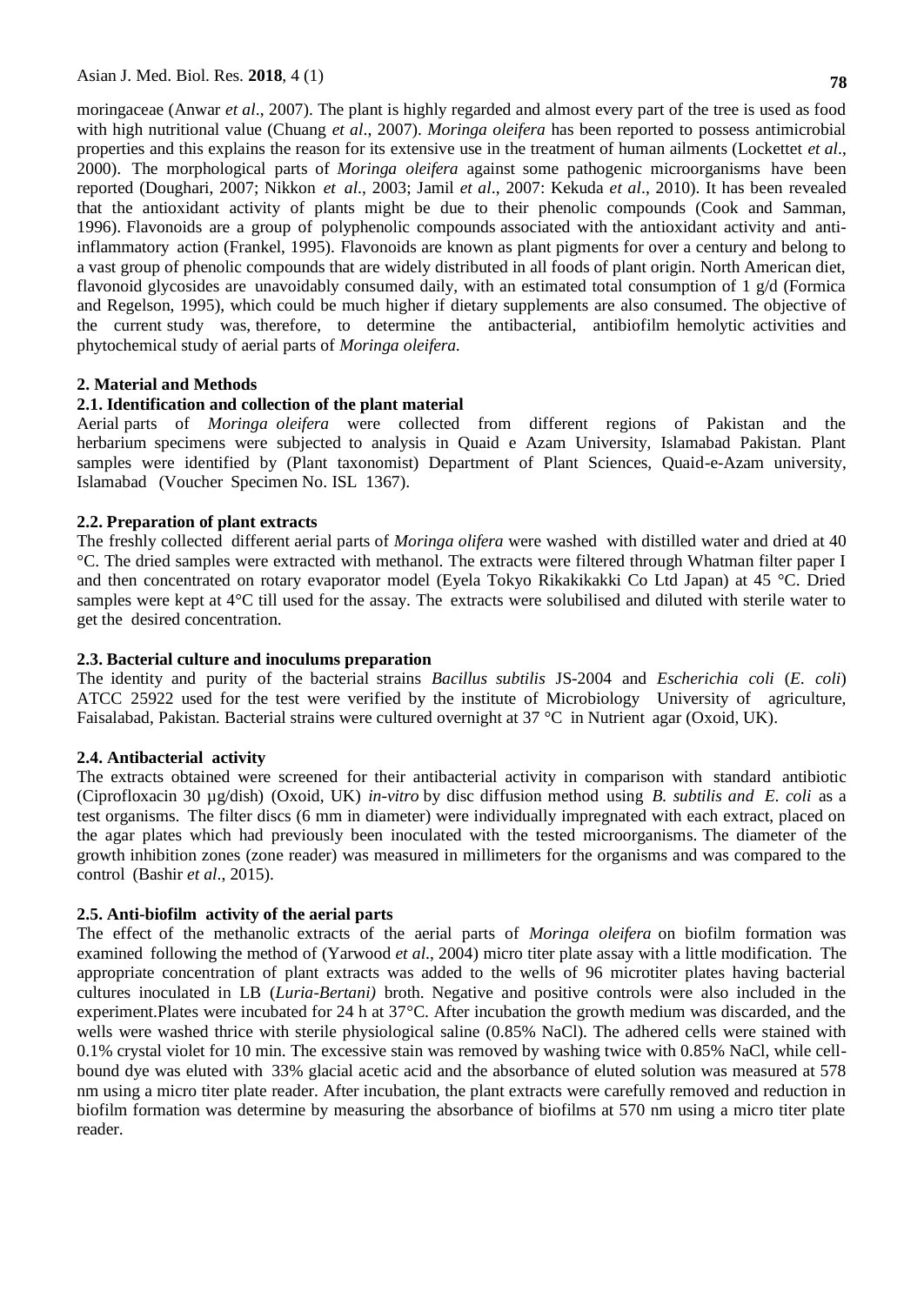# **2.6. Hemolytic Activity**

Hemolytic activity of the samples was studied by the method used by (Rubab et al., 2015) Three millimeter human red blood cells were collected from Department of Clinical Medicine and Surgery, University of Agriculture, Faisalabad, Pakistan. Blood centrifuged for 5 min at  $1000 \times g$  plasma was discarded and cells were washed with thrice with 5 mL of chilled  $(4^{\circ}C)$  sterile isotonic Phosphate-buffered saline (PBS) pH 7.4. Erythrocytes  $10^8$  cells per m were preserved for each assay. The concentration of each extract (100 $\mu$ g/mL) was mixed with human (10<sup>8</sup>cells/mL) separately. The samples were incubated for 35 min at 37<sup>o</sup>C and agitated after 10 min. Immediately after incubation the samples were placed on ice for 5 min then centrifuged for 5 min at 1000x*g*. Supernatant were taken from each tube and diluted 10 time with chilled ( $4^{\circ}$ C) PBS. Triton X-100 (0.1% v/v) was taken as positive control and phosphate buffer saline (PBS) was taken as negative control and pass through the same process. The absorbance was noted at 576 nm using μQuant (Bioteck, USA). The % RBCs lysis for each sample was calculated as;

# **Percentage hemolysis = (Absorbance of sample-Absorbance of blank÷ Absorbance of positive control**

# **2.7. Quantitavive Analysis of phytochemicals**

# **2.7.1. Quantitative determination of flavonoids**

Standard solutions of rutin (1000 mg / l) were prepared by diluting 10 mg of rutin in 5 ml methanol to a 10 ml volumetric flask and make up to the mark. Standard solutions of concentration (10, 20, 30, 40 and 50 mg / l) were diluted from above to stock solution and used for routine calibration curve. 0.5 ml of methanol extract solution was mixed with 2.5 ml of methanol, 0.5 ml of 2% aluminum chloride, allowed to stand at room temperature for 60 minutes. The absorbance of the reaction mixture was measured with UV-Visible spectrophotometer at the maximum absorption length 420mn. The result is expressed in mg /g.

# **2.7.2. Determination of total phenols**

This method was established to determine total phenols, known as the colorimetric method, in which the phenolic compounds react with the folin ciocalteu reagent (tungstophosphate and molybdophosphate). At basic pH, resulting in a blue coloration capable of spectrophotometric determination at 700 nm. A 10% solution of gelatin was then used to ensure the sequestration of the tannins, the percentage of tannins whose absorbance was referred to gallic acid and read at 700 nm was obtained from both determination. The standard solution of Gallic acid was prepared by taking 50 mg of gallic acid and dissolved it in 1 liter of water. A series of standard solutions was prepared with concentration of 0.10, 20, 30, 40 and 50 mg/l.

### **2.7.3. Determination of alkaloids**

The method designated by sharma (2008) was followed. 1 gram of sample was extracted with 20 ml ethanol in 20% H2SO4 (1:1) for 5 mins and filtered. Five militers of 60% H2SO4 was added to 1 ml of the filtrate. Five milliliter of 0.5% formaldehyde in 60% H2SO4 was added. After mixing and allowing to stand for 3hrs, the absorbance of the complex in chloroform was measured at 565 nm against target prepared by Spectrophotometer (shimadzu uv mini-1240). Atropine was used as standard."

### **2.8. Statistical analysis**

The results are presented as mean± S.E.M. Data were determined using student's t-test. P values < 0.01 and 0.05 were taken as significant.

### **3. Results and Discussion**

In regards to antibacterial activity the zones of inhibition for different extracts are shown in (Table 1). The result showed that the methanolic extracts of various aerial parts of *M. oleifera* showed variable antibacterial activity against selected bacterial pathogens equivalent to that of standard against the entire tested organism. Methanolic extracts of leaf showed maximum *B. subtilis* (21 mm), *E. coli* (19 mm). In a similar way the results of methanolic bark extract showed maximum *B. subtilis* (19 mm), *E. coli* (18 mm). Flower extract showed maximum *B. subtilis* (15 mm), *E. coli* (14 mm). The Fruit showed maximum *B. subtilis* (14 mm), *E. coli* (12 mm). Stem showed minimum *B. subtilis* (12 mm), *E. coli* (11 mm). Leaf extract of *Moringa oleifera* showed high zone of inhibition against *B. subtilis* (21mm) and (19mm) against *E. coli* equivalent to that of the standard. All the organisms tested were affected by the extract with appropriate zones of inhibition. The diameter of zone of inhibition was greater in case of leaf and bark extract as compared to other extracts of *M. oleifera* as shown in Table 1.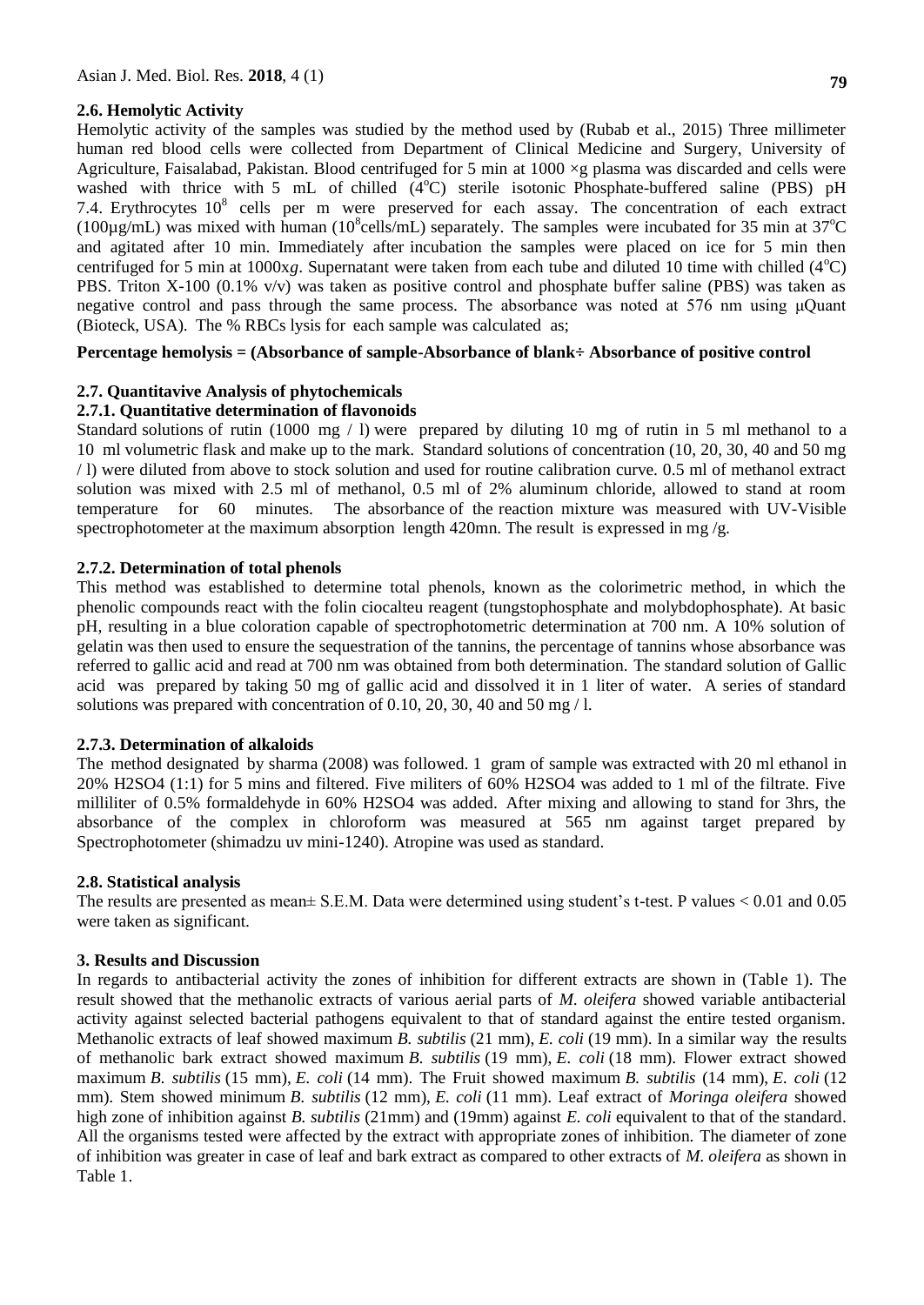| <b>Sample / Control</b> | Amount µg/disc | Zone of inhibition (mm) |               |
|-------------------------|----------------|-------------------------|---------------|
|                         |                | <b>B.</b> subtilis      | E. coli       |
| mLe                     | 100            | $21 \pm 0.10$           | $19 \pm 0.05$ |
| mBa                     | 100            | $19 \pm 0.11$           | $18 \pm 0.09$ |
| mFl                     | 100            | $15 \pm 0.12$           | $14 \pm 0.04$ |
| mFr                     | 100            | $14\pm0.15$             | $12\pm0.06$   |
| mSt                     | 100            | $12\pm0.19$             | $11\pm0.09$   |
| Ciprofloxacin           | 30             | $23 \pm 0.02$           | $22 \pm 0.01$ |

**Table 1. Antibacterial activity of different extracts of M.O against** *Bacillus subtilis* **and** *E. coli***.**

Values are presented as mean  $\pm$  S.E. of triplicate experiments.

mLe: methanolic extract of leaf mBa: methanolic extract of Bark; mFl: methanolic extract of Flower; mfr: methanolic extract of fruit; mSt: methanolic extract of Stemciprofloxacin (control)

#### **Table 2. Biofilm inhibition against** *Bacillus subtilis.*

| <b>Sample / Control</b> | Absorbance (nm) | % Inhibition |  |
|-------------------------|-----------------|--------------|--|
| mLe                     | 0.376           | 63.17        |  |
| mBa                     | 0.428           | 58.08        |  |
| mFl                     | 0.110           | 52.63        |  |
| mFr                     | 0.727           | 28.79        |  |
| mSt                     | 0.753           | 26.24        |  |
| Ciprofloxacin           | 0.195           | 80.90        |  |

Values are presented as mean  $\pm$  S.E. of triplicate experiments.

mLe: methanolic extract of leaf, mBa: methanolic extract of Bark, mFl: methanolic extract of Flower, mfr: methanolic extract of fruit, mSt: methanolic extract of Stem

| Table 3. Biofilm inhibition against E. coli. |  |  |  |
|----------------------------------------------|--|--|--|
|----------------------------------------------|--|--|--|

| <b>Sample / Control</b> | Absorbance (nm) | % Inhibition |
|-------------------------|-----------------|--------------|
| mLe                     | 0.33            | 66.32        |
| mBa                     | 0.35            | 64.28        |
| mFl                     | 0.48            | 51.01        |
| mFr                     | 0.66            | 32.65        |
| mSt                     | 0.65            | 27.69        |
| Ciprofloxacin           | 0.131           | 86.63        |

Values are presented as mean  $\pm$  S.E. of triplicate experiments.

mLe: methanolic extract of leaf, mBa: methanolic extract of Bark, mFl: methanolic extract of Flower, mfr: methanolic extract of fruit, mSt: methanolic extract of Stem



**Figure 1. Hemolysis of various aerial parts of** *Moringa oleifera.* **s**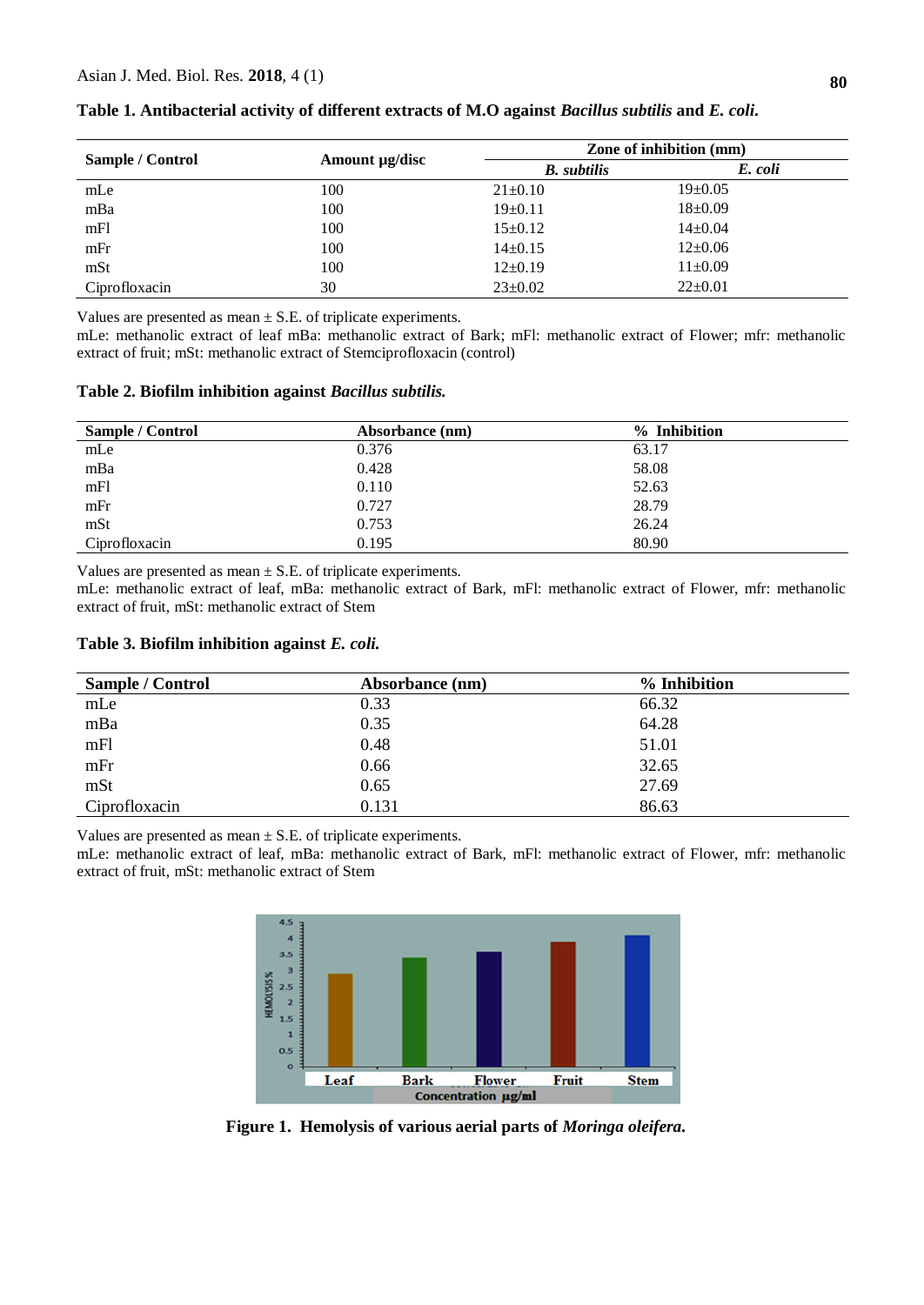

Figure 2. Calibration curve for the quantification of flavonoids.



**Figure 3. Calibration curve for the quantification of phenols and tannins.** 



**Figure 4. Calibration curve for the quantification of alkaloids.**



**Figure 5. Quantitative analysis of phytochemicals.**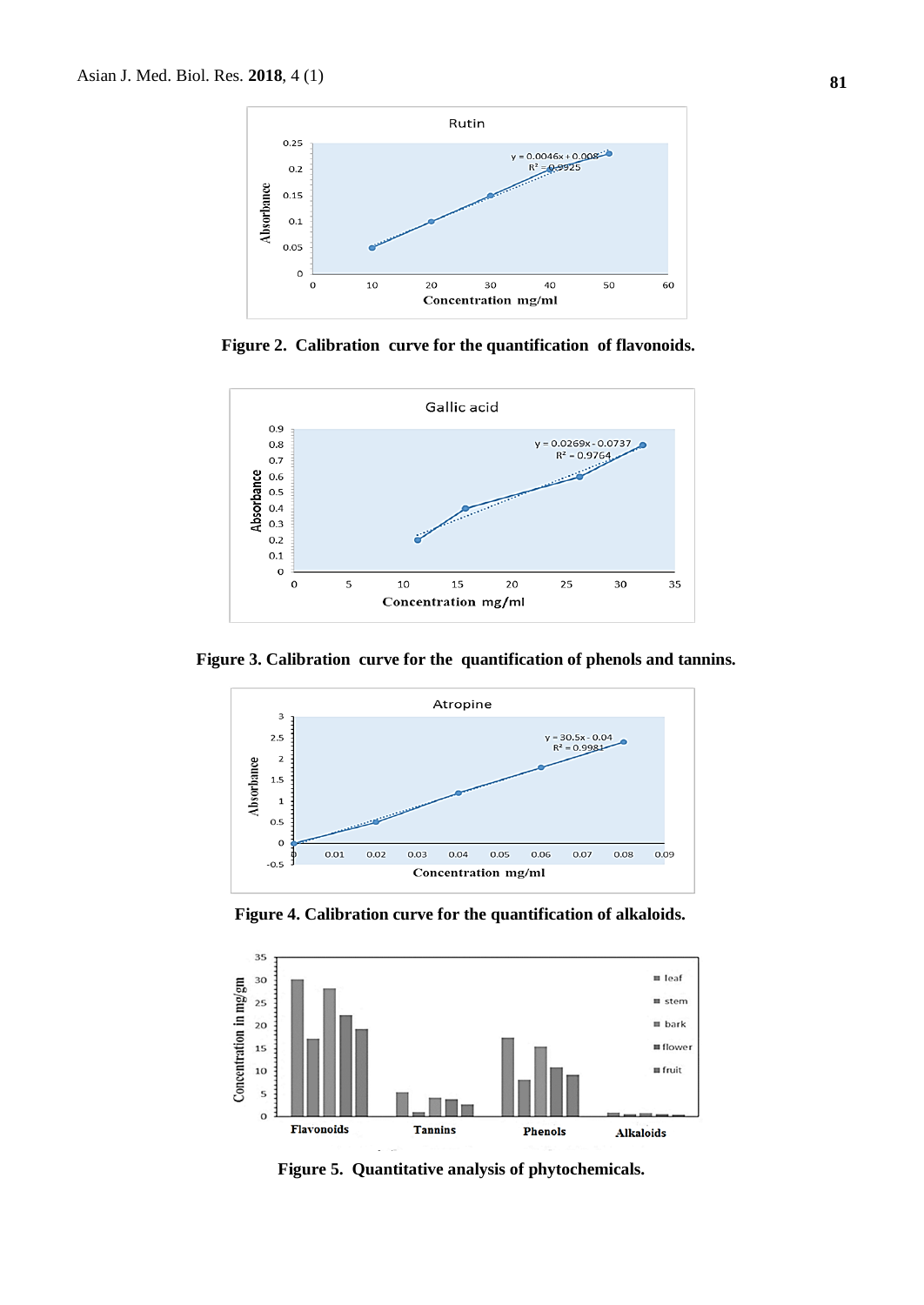Antibiofilm"potential of five plant extracts of *Moringa oleifera* was also evaluated in this study. Extracts of leaf, bark and seed exhibited most powerful biofilm inhibition against *E. coli* and *B. subtilis* as compared to other aerial parts of the same plant shown in Table 2 and Table 3. The hemolytic activity of the methanolic extracts of different aerial parts of MO were screened against human blood erythrocytes. Methanolic extracts of leaf, bark, flower, fruit and stem showed low hemolytic activity (at dose 100  $\mu$ g/ml) toward human erythrocytes as shown in Figure 1. The calibration curve used to quantify the flavonoids present in the moringa is shown in Figure 2. This curve shows a good linearity at concentrations of 10 to 50 mg  $/$  l. With this curve we proceeded to quantify the flavonoids present in this plant, the concentration of this metabolite varied significantly in relation to different aerial parts of *Moringa oleifera*. Figure 3 Shows the calibration curve that was made for quantification of phenols and tannins, an excellent linearity is observed at concentrations between  $10\n-50$  mg  $/1$ of gallic acid. Figure 4 Shows the calibration curve to quantify the alkaloids in *Moringa oleifera*, in which good linearity is observed at concentrations of 0.2 to 1.2 mg / ml Atropine. From this curve we proceeded to quantify the alkaloids in this plant, the development of this metabolite varied little in relation to their different aerial parts. The variability of the concentration of flavonoids, alkaloids, tannins and phenols in different aerial parts of the plant is shown in Figure 5 which is very significant. The total flavonoid contents were calculated from the extracts of leaf, stem, bark, flower and fruit using the standard curve of rutin solution, respectively (Figure 5). The data were interpreted regarding RAE (rutin equivalents) of the extract, respectively."The extract of leaf showed a significantly high flavonoid content  $(30.26\pm0.73 \text{ mg QAE/g})$  than the bark whereas the extracts of bark showed flavonoid contents (28.26± 0.73 mg QAE/g) higher than that of flower (22.42±0.98 mg QAE/g), fruit (19.36 $\pm$  0.18 mg QAE/g) and stem (17.24 $\pm$  0.08 mg QAE/g). The total flavonoid contents of the different extracts are in the range of leaf extract>bark extract>flower extract>fruit extract >stem extract as shown in (Figure 5). The tannins contents were studied in extracts utilizing the Folin-Ciocalteu's reagent and is expressed in terms of gallic acid equivalent (the standard curve equation:  $y = 0.0269x - 0.0737$ , R2 = 0.9764). The values obtained for the concentration of tannin contents are expressed as mg of GA/g of extract. The results of phenolic content of the aerial parts showed a significant difference ( $p < 0.05$ ). The highest concentration of tannins  $(5.43 \pm 0.10$ mg of  $GA/g$ ) was examined in methanolic extract of leaf then the bark whereas the extracts of bark showed tannins contents  $(4.22 \pm 0.10 \text{ mg of GA/g})$  higher than that of flower  $(3.85 \pm 0.25 \text{ mg of}$ GA/g ), fruit  $(2.70 \pm 0.10 \text{mg of } GA/g)$  and stem  $(0.99 \pm 0.01 \text{ mg of } GA/g)$ . The total phenolic contents (TPC) were calculated from the methanolic extracts of leaf, stem, bark, flower and fruit using the standard curve of Gallic acid solution, respectively (Figure 5). The data were interpreted regarding GAE (gallic acid equivalents). The results of phenolic content of the aerial parts showed a significant difference (*p <*0.05). The extracts of the leaf showed the highest level of phenolic content of 17.4± 0.20 (mg GAE/g) which was significantly higher than that of the phenolic content of the bark  $15.38\pm0.08$  (mg GAE/g) whereas the extracts of bark showed phenolic contents 28.26 $\pm$  0.73 (mg GAE/g) higher than that of flower 10.88 $\pm$  0.15 (mg GAE/g), fruit 9.27 $\pm$  0.0 (mg GAE/g) and the stem  $8.22 \pm 0.11$  (mg GAE/g). The total phenolic contents of the different extracts are in the range of leaf extract>bark extract>flower extract>fruit extract >stem extract as shown in (Figure 5).

The alkaloid contents were examined in leaf, stem, bark, flower and fruit extracts and expressed in terms of atropine equivalent as mg of AE/g of extract (the standard curve equation:  $y = 30.5x - 0.04$ , R2 = 0.9981). The highest concentration of alkaloid (0.88 $\pm$  0.02mg of AE/g) was found in leaf extract follow by the bark (0.80 $\pm$ 0.73mg of AE/g), flower (0.60± 0.0 mg of AE/g) and fruit (0.56.± 0.01 mg of AE/g) while least concentration of alkaloids  $(0.54 \pm 0.0 \text{ mg of AE/g})$  was found in the stem extract respectively.

Bacteriological studies in this present work reveal that the antimicrobial activity of the aerial parts of *M. oleifera* affected predominantly bacterial species. The antimicrobial activity of extract might be due to the presence of lipophilic compounds that might bind inner to the cytoplasmic membrane (Jabeen *et al*., 2008). Several authors have reported antimicrobial activities of plant extracts on food borne pathogens (Moreira *et al*., 2005; Kotzekidou *et al*., 2007; Afolabi, 2007; Atiqur Rahman and Sun, 2009). Owing to the significant use of antibiotics, a variety of micro-organism strains with multi-drug resistance have developed (Khan *et al.*, 2009). Millions of people die every year due to infectious diseases (Dubey *et al*., 2012). Medicinal plants are precious natural reservoir as they are assumed to have supernatural effects on the mankind and being used by almost all nations of the world. Most of the people in developing an developed countries use traditional medicines originated from medicinal plant (Igbinosa et al., 2009). Various parts of Moringa oleiferaahave been recognized as being good sources of phenolic acids glucosinolates and flavonoids (Amaglo *et al*., 2010; Coppin *et al.*, 2013), carotenoids tocopherols (Saini *et al.*, 2014).

In"the present investigation, the antimicrobial and antibiofilm activity of the extracts of aerial parts of *Moringa oleifera* was assayed against two pathogenic microorganisms *Bacillus subtilis* and *E. coli* at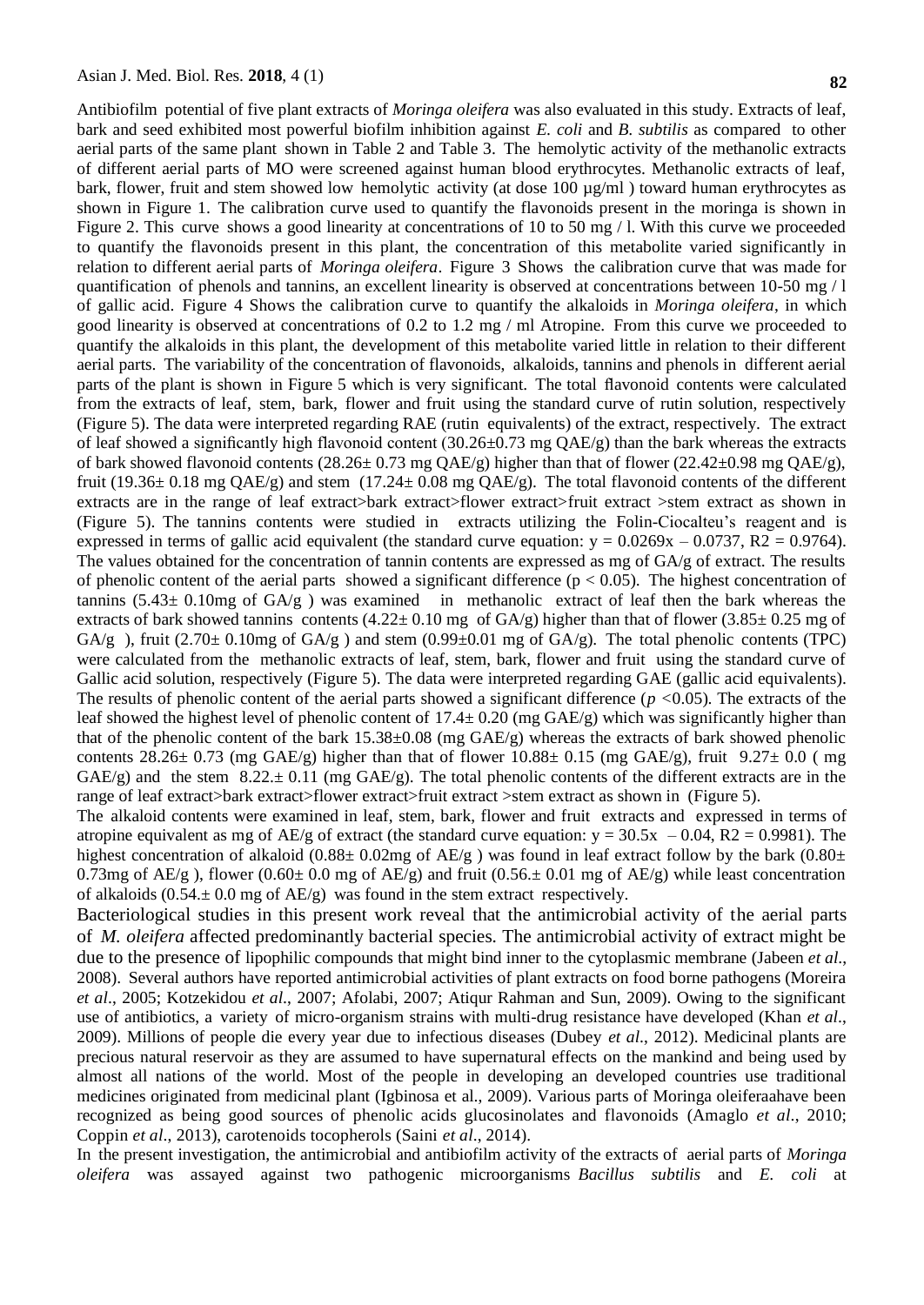same concentrations the extracts of *Moringa oleifera* showed a broad-spectrum antibacterial and antibiofilm activity.

The findings of the present study showed potential antibacterial and antibiofilm activity against *Bacillus subtilis* and *Escherichia coli*. The antimicrobial and antibiofilm activity of various aerial parts of *Moringa oleifera* was in order: mLe > mBa >mFl>mFr>mSt and these activities were due to the presence of phytochemical compounds like saponins, terpenoids, alkaloids, carbohydrates, fats, tannins, flavonoids and sterols. The various phytochemicals and secondary metabolites have been reported to exhibited antimicrobial activities (Trentin *et al*., 2013; Manner *et al* 2013). The leaf and bark showed highest zone of inhibition at the concentration of 100 µg/disc and as an antibiofilm against bacterial pathogens while at same concentration of 100 µg/dics the other extracts showed least antibacterial and antibiofilm activity against the studied bacteria.

#### **4. Conclusions**

All aerial parts of *Moringa oleifera* showed varying antibacterial, antibiofilm activities. The result also revealed that the methanolic extracts of aerial parts of *M. oleifera* possess very low hemolytic activity and these results may contribute to the growing information about different aerial parts of.*M. oleifera* which.can be used to discover an antibacterial agent for developing new pharmaceuticals. Their intake could be useful in the prevention of diseases. The extracts of different aerial parts of *M. oleifera* can provide a low-cost and maintainable method toward disease reduction and can ultimately restore the quality of life of the rural and rurban people in developing countries like Pakistan.

#### **Acknowledgments**

We honestly acknowledge the contribution of doctor Naseem Rauf, Chemical Meteorology Division, National Physical Standard laboratory (PCSIR), Plot No. 16, Sector H-9 Islamabad, Pakistan for their support in this research.

#### **Conflict of interest**

None to declare.

#### **References**

- Afolabi FE, 2007. Chemical composition and antibacterial activity of Gongrenema latifolium. Journal of Zhejiang University Science*,* 8: 352– 358.
- Amaglo NK, RN Bennett and RB Lo Curto**,** 2010. Profiling selected phytochemicals and nutrients in different tissues of the multipurpose tree *Moringa oleifera* L., grown in Ghana. J. Food Chemistry, 122:1047–1054.
- Anwar F, S Latif, M Ashraf and AH Gilan, 2007. *Moringa oleifera*: a food plant with multiple medicianl uses. J. Phytotherapy Research*,* 21:17-25.
- Arora DS, GJ Kaur and H Kaur, 2009. Antibacterial activity of tea and coffee their extracts and preparations. Int. J. Food Properties, 12: 286-294.
- Atiqur R and CK Sun, 2009. In vitro control of food borne and food spoilage bacteria by essential oiland ethanol extracts of Lonicera japonica Thunb. Food Chemistry, 16: 670- 675.
- Bashir MS, S Ali, S Shahzadi and M Shahid, 2015. Synthesis, characterization and biological activities of Organotin (IV) Complexes with *l*-Lysine Monohydrate. Russian Journal of General Chemistry, 85:1532– 1537.
- Chuang P, C Lee, J Chou, M Murugan, B Shieh and H Chen, 2007. Antifungal activity of crude and essential oil of *Moringa oleifera* Lam. Bioresource Technology, 98: 232-236.
- Cook NC and S Samman, 1996. Flavonoids- chemistry, metabolism, cardioprotective effects, and dietary sources. Nutritional Biochemistry, 7: 66-76.
- Coppin JP, Xu and YHChen, 2013. Determination of flavonoids by LC/MS and anti-inflammatory activity in *Moringa oleifera*. J. Functional Foods, 5:1892–1899.
- Domingo D and M López-Brea, 2003. Plants with antimicrobial action. Spanish Magazine of Chemotherapy, 16: 385-393.
- Doughari JH, MS Pukuma and N De, 2007. Antibacterial effects of *Balanites aegyptiaca* and *Moringa oleifera* Lam. on *Salmonella typhi*. Afr. J. Biotechnol., 6: 2212- 2215.
- Dubey D, S Rath, MC Sahu, NK Debata and RN Padhy, 2012. Antimicrobials of plant origin against TB and other infections and economics of plant drugs-introspection. Indian Journal of Traditional Knowledge,11: 225-233.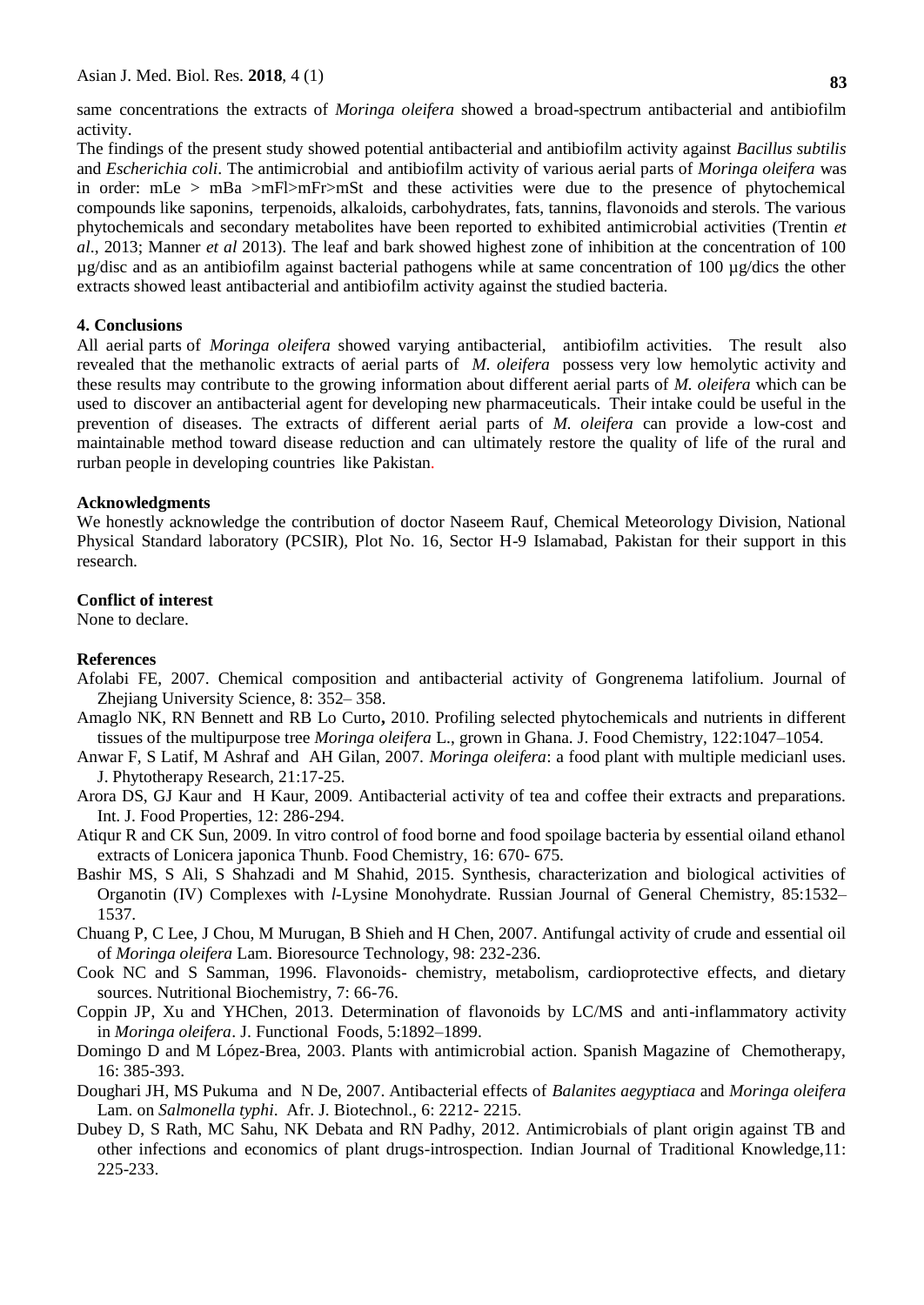- Dubey NK, R Kumar, and P Tripathi, 2004.Global promotion of herbal medicine: India's opportunity. Current Science**.** 86: 37-41.
- Fahey JW, 2005. *Moringa oleifera*: a review of the medical evidence for its nutritional, therapeutic, and prophylactic properties: Part 1," Trees Life J., 1: 5–19.
- Formica JV and W Regelson, 1995. Review of the biology of quercetin and related bioflavonoids. Food Chem. Toxicol., 33: 1061–1080.
- Frankel EN, AL Waterhouse and PL Teissedre, 1995. Principal phytochemicals in selected California wines and their antioxidant activity in inhibiting oxidation of human lowdensity lipoproteins. J. Agric. Food Chem., 43: 890- 894.
- Gustavo HFV, JA Mourao, AM Angelo, RA Costa and RHS dos Fernandes Vieira, 2010. Antibacterial effect (in vitro) of *Moringa oleifera* and *Annona muricata* against Gram positive and Gram negative bacteria. Journal of the Rev. Inst. Med. Trop. Sao Paulo, 52:129-132.
- Igbinosa OO, EO Igbinosa and OA Aiyegoro, 2009. Antimicrobial activity and phytochemical screening of stem bark extracts from *Jatropha curcas* (Linn). African. J. Pharmacy and Pharmacology, 3: 58-62.
- Jabeen R, M Shahid, A Jamil and M Ashraf, 2008. Microscopic evaluation of the antimicrobial activity of seed extracts of Moringa oleifera. Pakistan Journal of Botany, 40:1349-58.
- Jamil A, M Shahid, MM Khan and M Ashraf, 2007. Screening of some medicinal plants for isolation of antifungal proteins and peptides. Pakistan Journal of Botany, 39: 211-221.
- Kekuda N, MTR Prashith, D Swathi, KV Nayana, BA Meera and TR Rohini, 2010. Antibacterial and antifungal efficacy of steam distillate of *M. oleifera* Lam. J. Pharmaceutical Sciences and Research, 2: 34-37**.**
- Khan R, B Islam, M Akram, S Shakil, A Ahmad, S Ali, SM Siddiqui and AU Khan, 2009**.** Antimicrobial activity of five herbal extracts against multi drug resistant (MDR) strains of bacteria and fungus of clinical origin. Molecules, 14: 586-597**.**
- Kotzekidou P, P Giannakidis and A Boulamatsis, 2008. Antimicrobial activity of some plant extracts and essential oils against food borne pathogens in vitro and on the fate of inoculated pathogens in chocolate. LWT – Food Science and Technology, 41:119-127.
- Lockett CT, CC Calvet and LE Grivetti, 2000. Energy and micronutrient composition of dietary and medicinal wild plants consumed during drought. Study of rural Fulani, northeastern Nigeria. Int. J. Food Science and Nutrition, 51:195-208.
- Mahajan SG and AA Mehta, 2010. Immunosuppressive activity of ethanolic extract of seeds of *Moringa oleifera* Lam. in experimental immune inflammation. J. Ethnopharmacol., 130: 183-186.
- Manner S, M Skogman, D Goeres, P Vuorela and A Fallarero, 2013**.** Systematic exploration of natural and synthetic flavonoids for the inhibition of *Staphylococcus aureus* biofilms. Int. J. Mol. Sci., 14: 19434-19451**.**
- Moreira MR, AG Ponce, CE del Valle and SI Roura, 2005. Inhibitory parameters of essential oils to reduce a food-borne pathogen. LWT - Food Science and Technology, 38: 565- 570.
- Nikkon F, A Saud, MH Rahman and ME Haque, 2003. In vitro antimicrobial activity of the compound isolated from chloroform extract of Moringa oleifera. Pak. J. Biol. Sci., 6: 1888-1890**.**
- Qaiser M, 1973. Moringaceae. In: Nasir, E., Ali, S.I. (Eds.), Flora of West Pakistan, Department of Botany, University of Karachi, Karachi, Pakistan 1973; pp. 1-4.
- Rojas JJ, VJ Ochoa, SA Ocampo and JF Munoz, 2006**.** Screening for antimicrobial activity of ten medicinal plants used in Colombian folkloric medicine: A possible alternative in the treatment of non- nosocomial infections. BMC Complementary Alternative Medicines, 6: 2.
- Rubab K , MA Abbasi, Aziz-ur-Rehman, SZ Siddiqui, M Ashraf , A Shaukat, I Ahmad, MA Lodhi, FA Khan, M Shahid and MN Akhtar, 2015. Convergent synthesis of new *N*-substituted 2-{[5-(1*H*-indol-3- ylmethyl)- 1,3,4-oxadiazol-2-yl]sulfanyl}acetamides as suitable therapeutic agents. Brazilian Journal of
- Pharmaceutical Sciences, 51: 931-94**.**
- Saini R, NP Shetty, M Prakash and P Giridha, 2014. Effect of dehydration methods on retention of carotenoids, tocopherols, ascorbic acid and antioxidant activity in Moringa oleifera leaves and preparation of a RTE product. J Food Science Technology, 51: 2176–2182.
- Shamsa F, H Monsef, R Ghamooshi and M Verdian-rizi, 2008. Spectrophotometric determination of total alkaloids in some Iranian medicinal plants. Thai J. Pharm. Sci., 32:17–20.
- Sreelatha S and Padma, 2009**.** Antioxidant activity and total phenolic content of moringa oleifera leaves in two stages of maturity. Plant Foods for Human Nutrition, 64: 303-311.
- Sudha P, SM Asdaq, SS Dhamingi and GK Chandrakala, 2010. Immunomodulatory activity of methanolic leaf extract of Moringa oleifera in animals. Indian J. Physiology Pharmacology, 54: 133- 140.